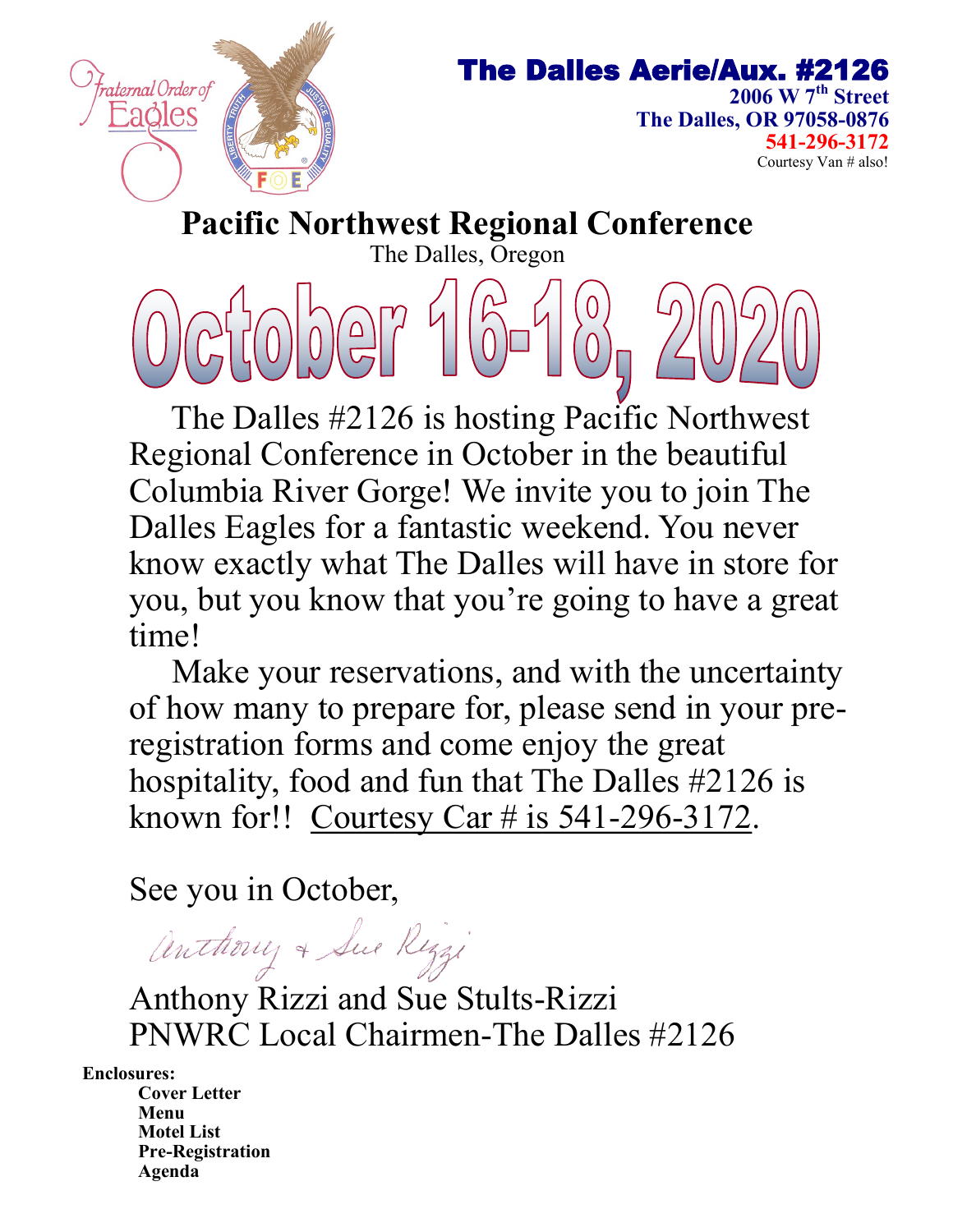

### The Dalles Aerie/Aux. #2126

**2006 W 7th Street The Dalles, OR 97058-0876 541-296-3172** Courtesy Van # also!

**Pacific Northwest Regional Conference**

The Dalles, Oregon



\***FRIDAY the 16th\***

**\*Dinner\* = Burgers \$ off the regular menu**

### **\*SATURDAY the 17th\***

**\*Breakfast\* = Eagle Breakfast (Breakfast Burrito, Biscuits & Gravy, Fruit Cup) Pre-Reg = \$7.00 @ the door = \$8.00 \*Lunch\* = Chicken Salad Wrap (with chips) OR Chef Salad**

**Pre-Reg = \$6.00 @ the door = \$7.00**

**\*PNWRP Luncheon\* = Chicken Salad Pita Sandwich, Fruit, Chips & Dessert Pre-Reg = \$7.00 @ the door = \$8.00**

\*Dinner\* = Rib Steak Pre- $\text{Re} \mathbf{g} = $15.00$  @ the door = \$16.00 **Baked Chicken** Pre- $Reg = $ 9.00$  @ the door = \$10.00 **(baked potatoes, veggie, salad, roll, and dessert)**

### **\*SUNDAY the 18th\***

**\*Breakfast\* = Eagle Breakfast** 

**(Breakfast Casserole, Biscuits & Gravy, Fruit Cup) Pre-Reg = \$7.00 @ the door = \$8.00**

**Courtesy Car # is 541-296-3172**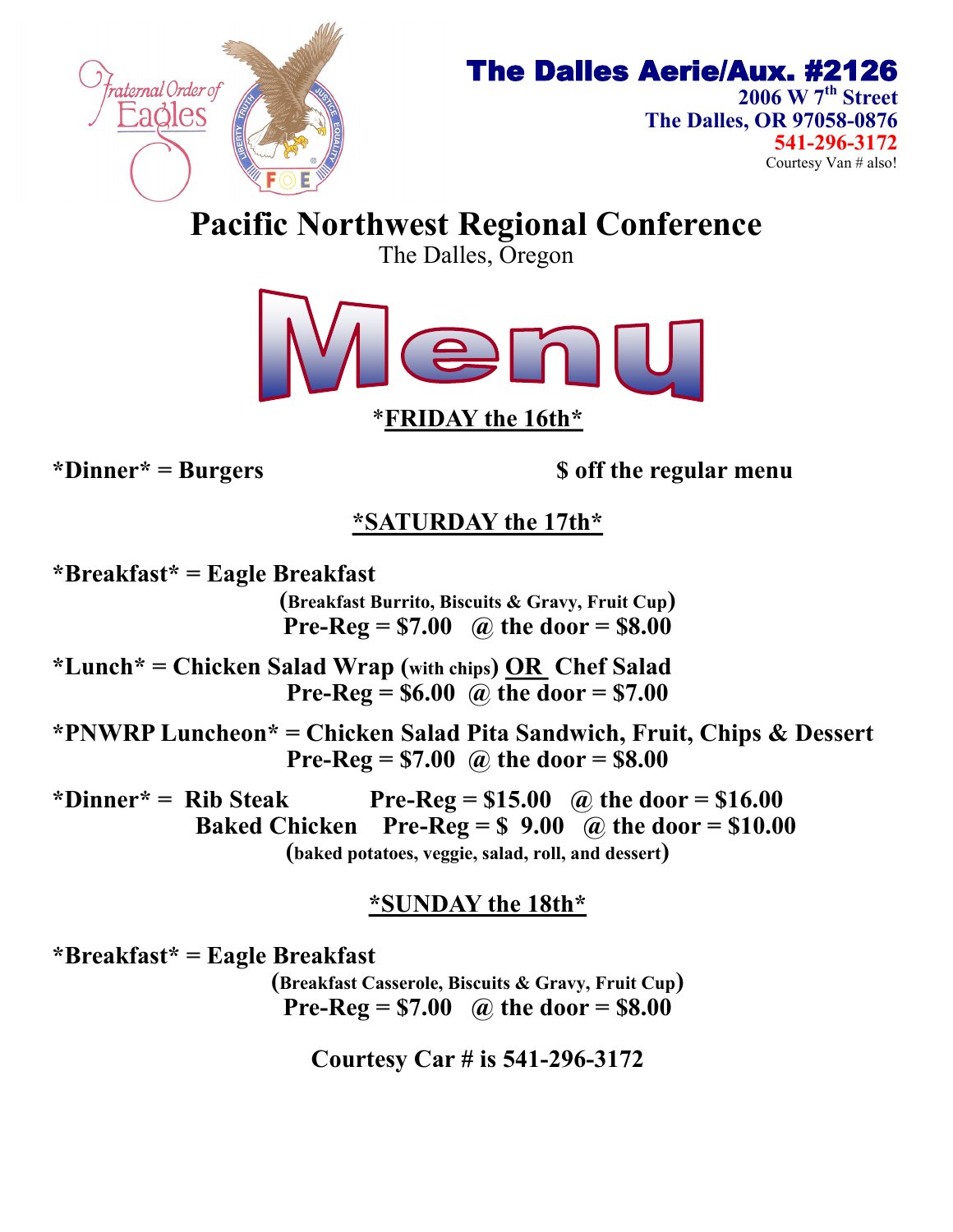

### The Dalles Aerie/Aux. #2126

**2006 W 7th Street The Dalles, OR 97058-0876 541-296-3172** Courtesy Van # also!

## **Pacific Northwest Regional Conference**

The Dalles, Oregon

# **Motel List**

October 16, 17 & 18, 2020

#### **Cousin's Country Inn** (Headquarters)

2114 W.  $6^{th}$  St. 1 Bed  $$96.00 + tax$  2 Queen beds  $$109.00 + tax$ The Dalles, OR  $97058$  1 Deluxe Rm,  $$129.00 + tax$ (541) 298-5161 2-4 ppl same price Fridge & microwaves, free Wi-fi, \$10 per night per pet. When making reservations please mention the "Eagles"

#### **Super 8 – Non-Smoking rooms**

609 Cherry Heights Rd.  $1$  Queen bed  $$79.99 + tax$ The Dalles, OR 97058 2 Queen beds  $$89.99 + tax$ (541) 296-6888 1 King bed \$84.99 + tax 2-4 ppl same price Free Wi-fi, free breakfast from 6 a.m.-9 a.m., mini fridge, microwave, coffee maker, pets \$10 per pet per night When making reservations please mention you are with the "Eagles"

#### **Motel 6**

2500 W.  $6^{th}$  St. 1 Queen bed (1 person)  $$53.99 + tax$  (2 persons)  $$59.39 + tax$ The Dalles, OR 97058 2 Queen beds  $(1 \text{ or } 2 \text{ people})$  \$66.59 + tax  $(541)$  296-1191 All Extra persons  $$ 9.00 + tax each (i.e. $75.59 + tax for 3 persons)$ Fridge, microwave in lobby, coffee/tea in the morning in the lobby, first pet free with additional pets \$10, free high-speed internet. When making reservations please mention you are with the "Eagles"

#### **Fairfield by Marriott**

2014 W  $7^{\text{th}}$  St. 1 Deluxe Rm  $$148.00 + tax$ The Dalles, OR 97058 2 Queen beds  $$135.00 + tax$  $(541) 769-0753$  1 King bed  $$135.00 + tax$  2-4 ppl same price Free Wi-fi, Free hot breakfast from 6 a.m.-9 a.m., pets \$15 plus tax per pet per night When making reservations please mention you are with the "Eagles"

### **\*NEW\* Holiday Inn Express & Suites**

| 2920 W. $6^{\text{th}}$ St. | 1 King bed   | $$139.00 + tax$ |
|-----------------------------|--------------|-----------------|
| The Dalles, OR 97058        | 2 Queen beds | $$139.00 + tax$ |
| $(541)$ 370-2450            | 1 Deluxe Rm  | $$159.00 + tax$ |

Fridge, microwave in lobby, breakfast 6:30-9:30, coffee/tea in the morning in the lobby, pets \$20, free high-speed internet. Pool and exercise room—must make a reservation for use ahead of time.

When making reservations please mention you are with the "Eagles"

**We have RV spots available with electric, Call 541-296-3172 for reservations**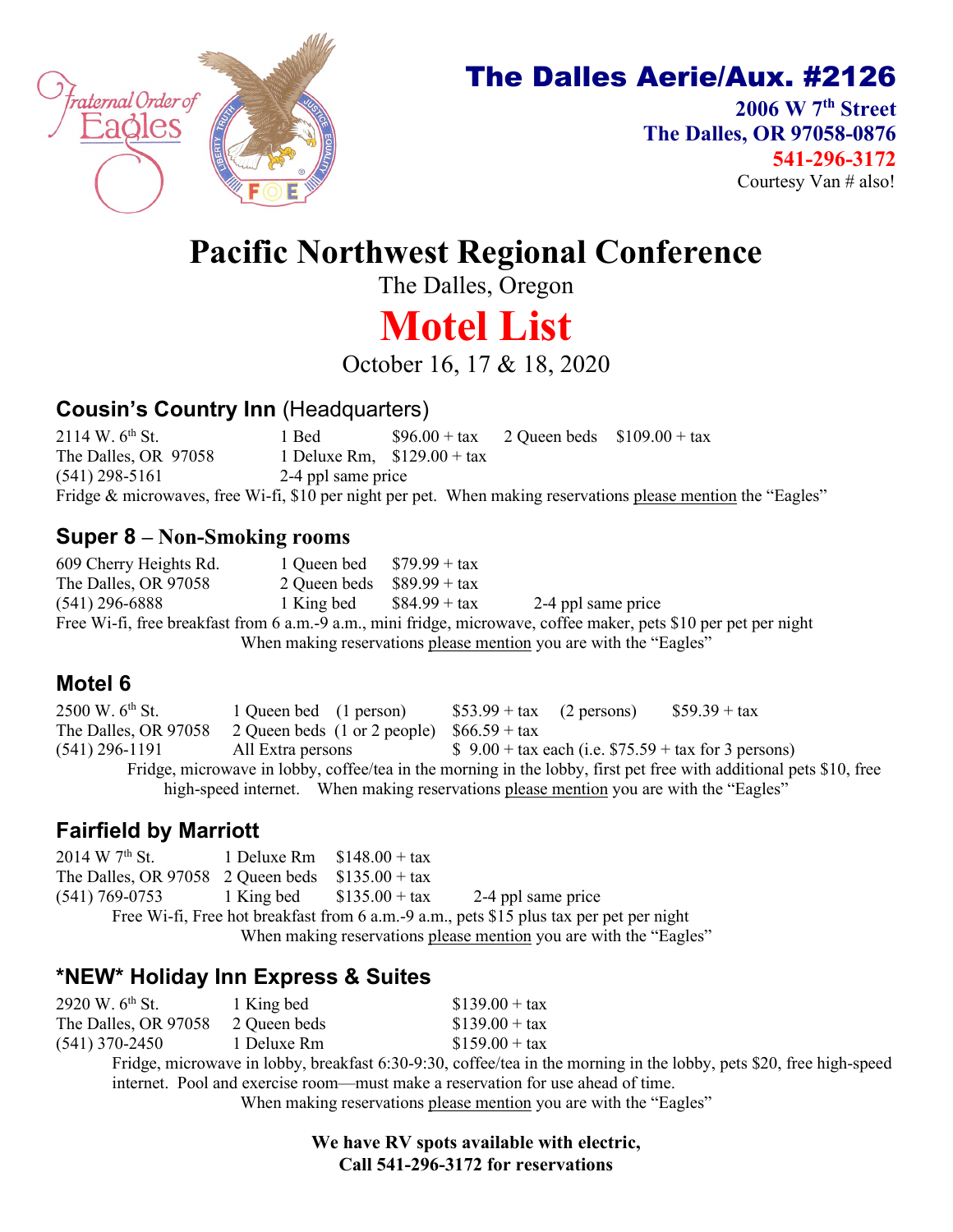## **Pacific Northwest Regional Conference**

The Dalles, Oregon October 16, 17 & 18, 2020 Oregon - Washington - British Columbia – Alaska

#### **Aerie/Auxiliary Agenda**

#### *Friday, October 16th*

| Friday, October 16th<br>12:00 p.m. $-9:00$ p.m.<br>5:00 p.m. $-7:00$ p.m.<br>5:30 p.m. $-8:00$ p.m.<br>8:00 p.m. $-$ 10:00 p.m. | Registration<br>Let's Get Acquainted<br><b>Burgers</b><br>Dance                                                                                                                                                                                                                                                                                                                                                                                                                                                                                                                                                                                        |
|---------------------------------------------------------------------------------------------------------------------------------|--------------------------------------------------------------------------------------------------------------------------------------------------------------------------------------------------------------------------------------------------------------------------------------------------------------------------------------------------------------------------------------------------------------------------------------------------------------------------------------------------------------------------------------------------------------------------------------------------------------------------------------------------------|
| Saturday, October 17th<br>$7:00$ a.m. $-9:00$ p.m.<br>$7:00$ a.m. $-8:30$ a.m.<br>9:00 a.m.                                     | Registration<br><b>Breakfast</b><br><b>Opening Ceremony</b><br>Welcome by Local Chairmen - Anthony and Sue Rizzi<br>Introduction of Pacific Northwest Regional Presidents -<br>Greg O. Jones and Kathy Lindsay<br>National Anthem - Ron Beardsley<br>Canadian Anthem - Ron Beardsley<br>Pledge of Allegiance - Dan Thompson<br>Canadian Oath of Citizenship - David Smith<br>Opening Prayer - Peggy Aeh, Oregon State Chaplain<br>Welcome to The Dalles - Chief of Police<br>Introduction of Grand Aerie and Grand Auxiliary<br>Representatives<br>Introduction of State/Provincial Presidents<br>Welcome by The Dalles Aerie and Auxiliary Presidents |
| 10:00 a.m.-11:30 a.m.                                                                                                           | Joint meeting<br>Speakers: Jacque Marble, Grand Madam President,<br>Martha Lagervall, Inspirational speaker, Steve Wiley,<br>Oregon State Worthy President, Creighton Thurman,<br>Grand Aerie Legal Advisor (speakers may change<br>without notice due to the Pandemic situation)                                                                                                                                                                                                                                                                                                                                                                      |
| 11:30 a.m.-1:00 p.m.<br>11:30 a.m.-1:00 p.m.                                                                                    | Lunch – Aerie home<br>PPNWRP luncheon - Bingo area                                                                                                                                                                                                                                                                                                                                                                                                                                                                                                                                                                                                     |
| 1:30 p.m. $-3:30$ p.m.<br>5:00 p.m.-6:00 p.m.<br>6:00 p.m.                                                                      | Resume Joint meeting & Charity reports<br>Social Distancing hour<br>Dinner - ticket holders only                                                                                                                                                                                                                                                                                                                                                                                                                                                                                                                                                       |

#### *Sunday, October 24th*

| 7:00 a.m.-8:30 a.m.  | <b>Breakfast</b>                                      |
|----------------------|-------------------------------------------------------|
| 8:30 a.m.-10:00 a.m. | Joint Meeting - Open Forum                            |
|                      | Remarks from State/Provincial Officers                |
|                      | Remarks from Past Pacific Northwest Regional Officers |
|                      | <b>Remarks from Grand Representatives</b>             |
|                      | Closing remarks from PNWR Aerie & Auxiliary           |
|                      | Presidents - Greg and Kathy                           |
|                      | Location of next PNWRC                                |
|                      | Closing prayer - RaAnne Green, Oregon State Aerie     |
|                      | Chaplain                                              |
|                      |                                                       |